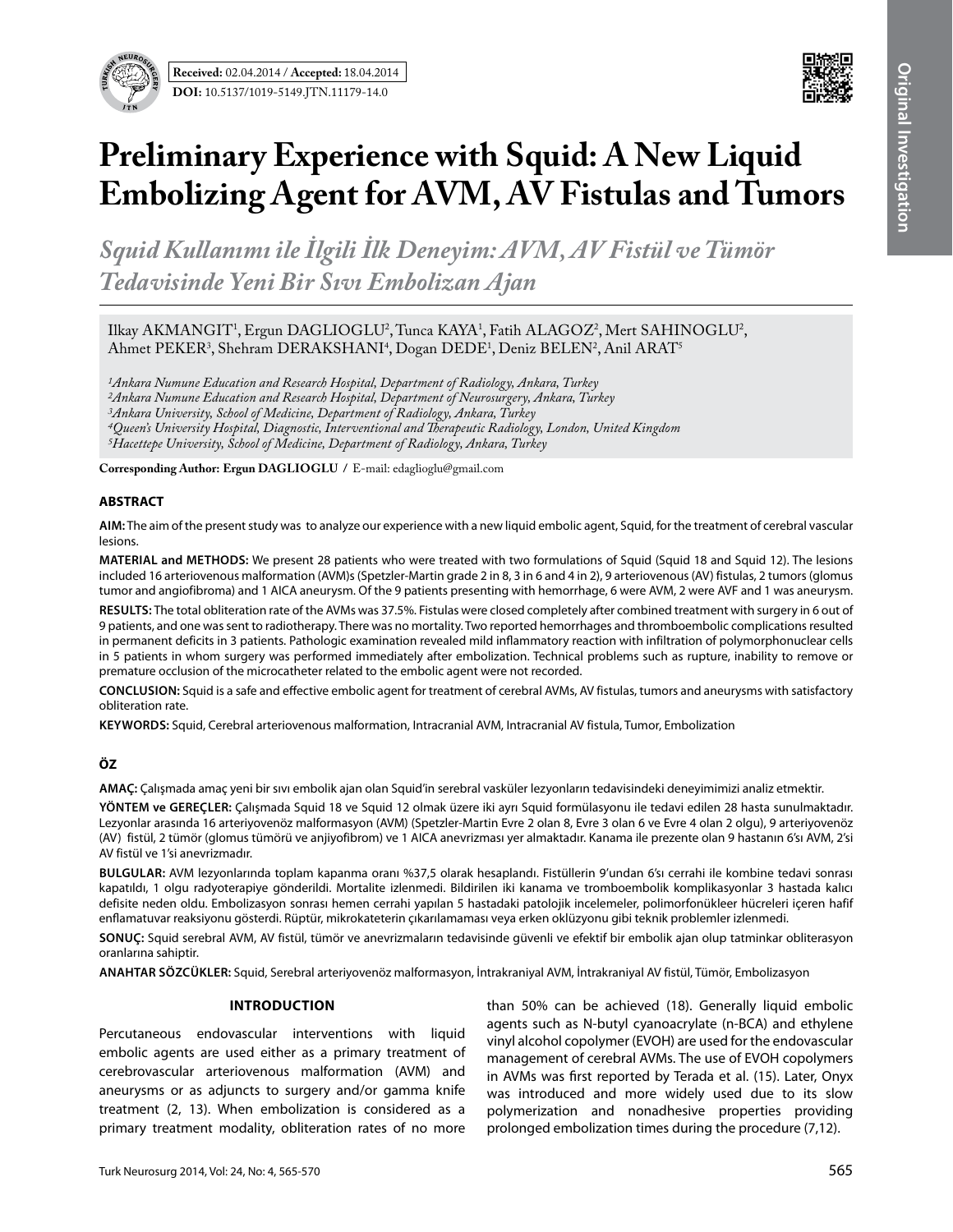Squid® is an EVOH copolymer that has become available recently. It also has a less viscous formulation (Squid 12) for improved vascular penetration and as a lower density formulation (Squid LD) compared to Onyx. In the present study, we present the first treatment experience with this new embolic agent on 28 patients.

#### **Material and Methods**

### *Study Design and Clinical Characteristics*

We evaluated 28 consecutive patients who were treated with Squid®(Emboflu, Switzerland) between February 2013 and December 2013 by our neurovascular team in 2 hospitals in the present study.

There were 18 female and 10 male patients. The mean age 41 years, varying between 15 and 68 years. The study population included 16 AVMs, 9 arteriovenous (AV) fistulas (6 dural and 3 spinal), 2 tumors and 1 cerebral aneurysm, all of which were treated with Squid as the embolic agent. In 5 of these cases, the initial plug formed by the embolic agent was enhanced with an injection of glue proximally to block the retrograde (proximal) reflux of the embolic agent over the catheter. Among the 16 AVMs, 6 presented with hemorrhage, 6 with headache, 2 with syncope, 1 with tinnitus and 1 was a recurrent lesion. The AVMs were located in the frontal lobe in 4, temporal lobe in 4, thalamochoroidal area in 3, cerebellum in 2, occipital lobe in 1, posterior fossa/ventricle in 1, and orbit in 1 patient.

The Spetzler-Martin grade of the AVMs was 2 in eight, 3 in six and 4 in two patients. Of the 9 cerebral or spinal dural AV fistulas 2 presented with intracerebral hemorrhage, 2 with headache, 1 with tinnitus, 1 with residual fistula, 2 with paraparesis and 1 with radicular pain. The cerebral dural fistulas were located in the anterior fossa in 2, transverse sinus in 2, superior sagittal sinus in 1 and tentorium in 1 patient. Two patients were classified as 2a, two as 2b and another two as type 4 according to the Cognard classification. The diagnosis of the three remaining patients was glomus caroticum, nasopharyngeal angiofibroma and ruptured dissecting AICA aneurysm.

## *Technique of Embolization*

Sessions of Squid embolization were all performed under general anesthesia on a monoplane (Innova GE, USA) or biplane (Artis Zee Siemens, Erlangen, Germany) angiography unit. A 6 French (F) guiding sheath - guiding catheter coaxial system was introduced into the carotid or vertebral arteries through a common femoral artery approach and under systemic heparinization. Then the target feeder artery was catheterized with a dimethyl sulfoxide (DMSO)-compatible detachable tip micro catheter (Sonic 1.2F or 1.5F, Balt, Montmercy, France) over a 0.007 or 0.008 inch microguidewire (Hybrid Balt, Montmercy, France). Angiographic confirmation of the tip of the microcatheter was performed and the vascular angioarchitecture was delineated for safe embolization. Before Squid injection, the microcatheter was flushed with 5 ml saline and its dead space was filled with 0.35 ml DMSO. The same volume of Squid was injected slowly for 45 seconds to substitute the DMSO in the dead space. Squid was meticulously injected into the lesion under the roadmap. The injection was stopped every 2-3 minutes to reset the roadmap. After some forward penetration, there was a tendency of Squid to reflux into the feeding artery forming a plug. Once a solid plug was formed, forward penetration of Squid into the lesion was noted (plug and push technique). Squid 12 or 18 was used depending on the degree of shunt in the AVM at the beginning. After making sure that no Squid escaped into the vein with the first injection, Squid 12 was used for further embolization due to its ability to penetrate more distally within the formed cast. The embolization was discontinued when the reflux reached the detachment zone of the microcatheter or when embolization was completed through the involved arterial pedicle. As noted above, additional glue was injected proximally in an effort to prevent further backward flow of Squid, after formation of the Squid plug in 5 cases. After complete embolization of the involved artery or lesion itself, the microcatheter was gently removed with application of gradual backward tension to achieve safe microcatheter removal. All Sonic microcatheters were successfully removed without sequela.

### **Results**

Complete obliteration of the AVM was achieved in 6 patients (37.5% of all AVMs) at the end of the endovascular treatment (Figure 1A-D). In 5 patients (31.2%), 75% or more reduction was achieved in the size of the AVMs and the residual lesion was amenable to radiosurgery. Preoperative embolization was performed to obtain volumetric reduction of the AVM and to reduce the risk of intraoperative bleeding in 2 patients (12.5%). Intraprocedural transient leak of contrast agent was detected in 2 patients (12.5%) during Squid embolization. In 1 (6.25%) of these patients the hematoma was resected with surgery. This patient had a modified Rankin score of 2 on follow-up. Another patient had aphasia due to a periprocedural thromboembolic event that markedly improved on follow-up. One patient's therapy is continuing.

The sections were stained with hematoxylin-eosin and Verhoeff-van Gieson for pathology examinations and revealed mild inflammatory reaction with infiltration of polymorphonuclear cells in 5 patients in whom surgery was performed immediately after the embolization. Infiltration of giant cells and mononuclear cells was noted in another patient who had undergone delayed surgical excision.

Total obliteration was achieved in 4 patients (66%) with cerebral dural AV fistulas (Figure 2A-D). Surgery was performed and resulted in cure in 2 of these patients where small residual feeders from the cavernous ICA remained after embolization. One patient had a significant reduction of a Vein of Galen dural AVF previously treated by focal injection of glue and was subsequently referred to radiosurgery for the small residual supply. One patient is awaiting a second session of embolization.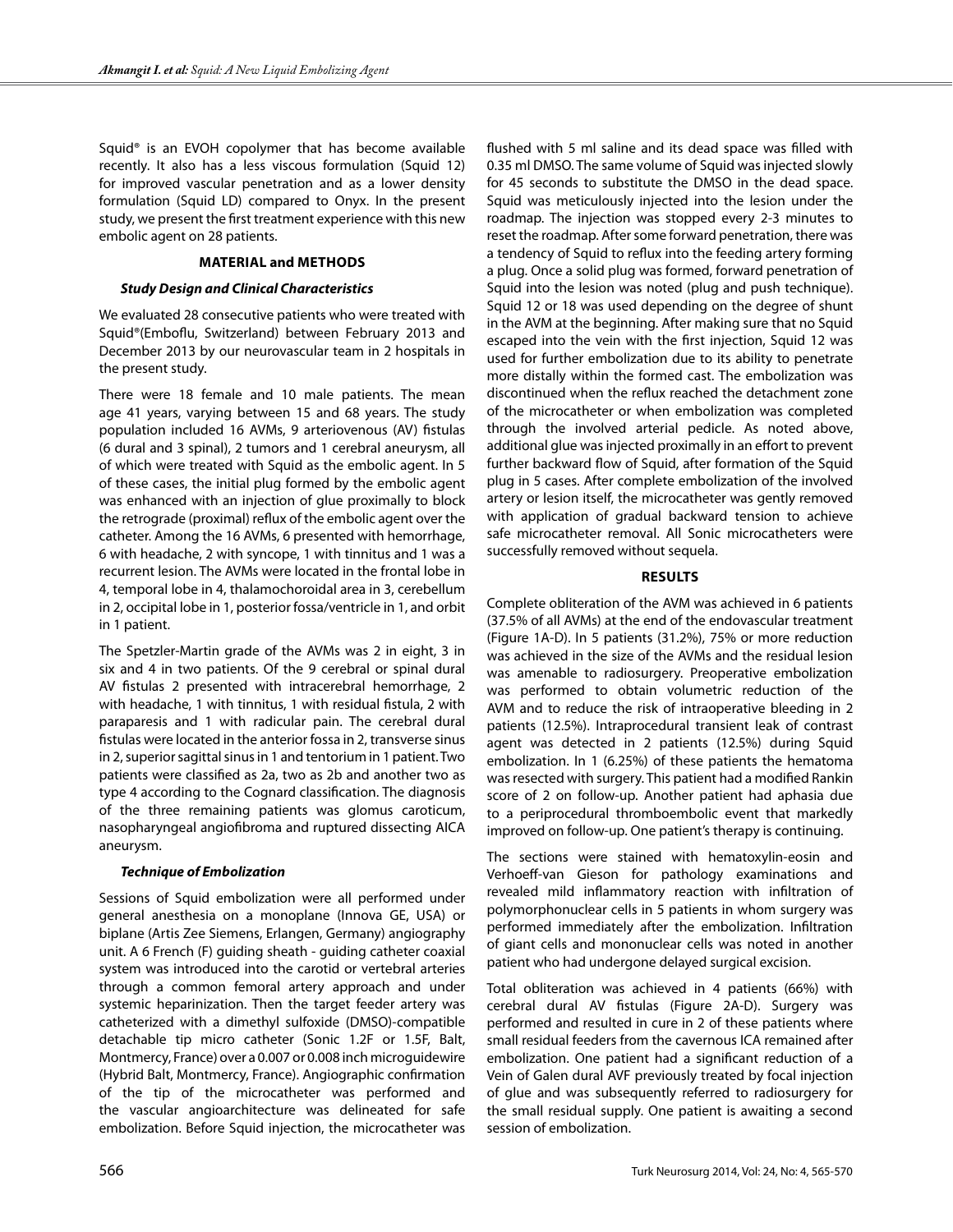



 **Figure 2: a)** Left external carotid arteriogram on lateral projection shows a dural AVF draining into a cortical vein. **B)** Squid cast is demonstrated on lateral view right after the treatment sequence. **C)** Follow-up angiography after 6 months shows occlusion on left internal carotid and **D)** no residual fistula on external carotid artery angiogram.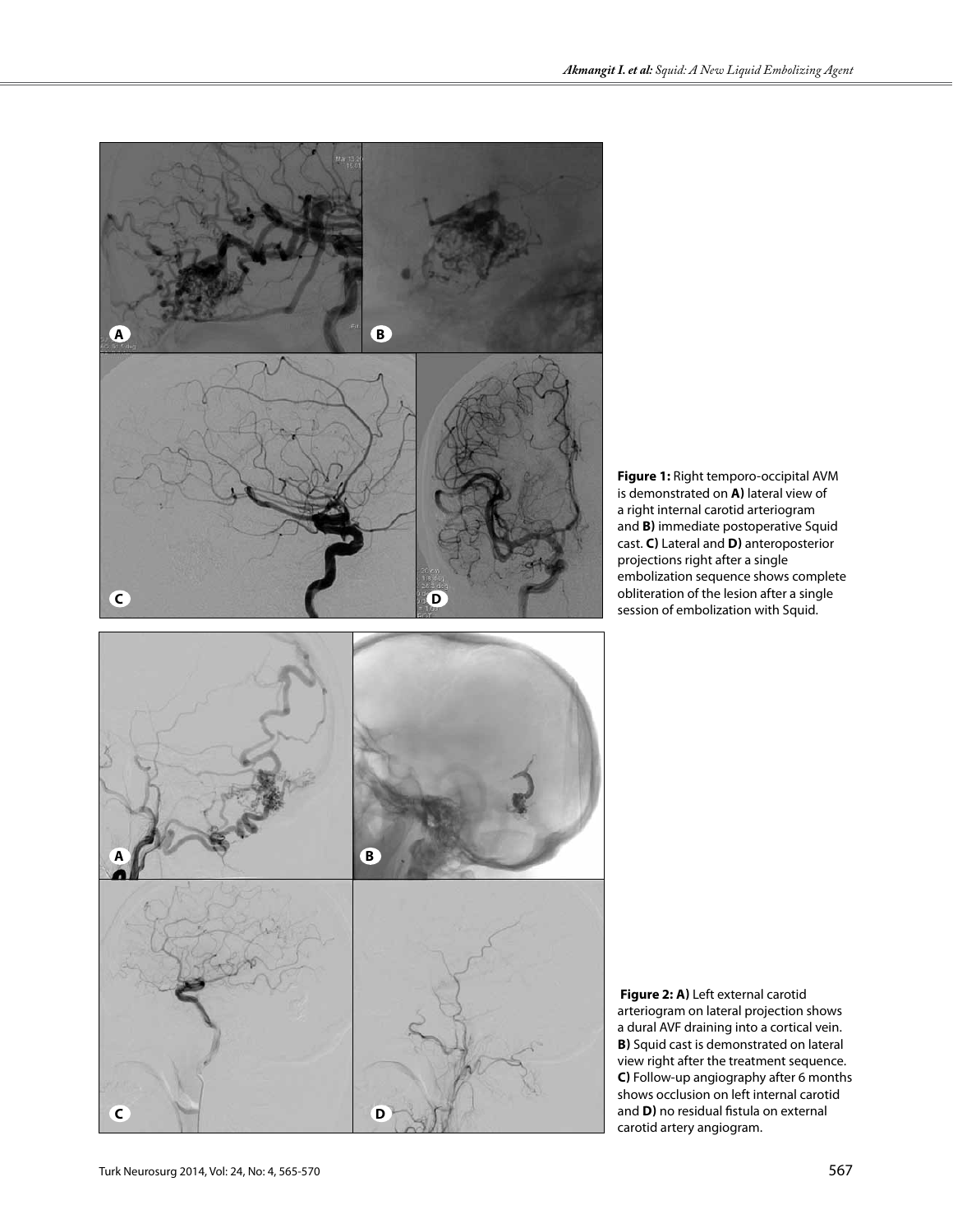A ruptured dissecting AICA aneurysm was treated with the parent artery occlusion technique in 1 patient. A moderate hearing impairment was noted after complete embolization of the aneurysm (Figure 3A-D).

Preoperative embolization was also performed with Squid in two more patients with glomus caroticum and nasopharyngeal angiofibroma. The surgery was uneventful and without significant blood loss in both.

Unintended partial venous embolization of Squid during injection was observed in 1 patient. The average volume of Squid injected was 3 ml per nidus. The mean duration of injection was 46 minutes. There was no mortality in the 28 patients included in the study. There were no retained, ruptured or prematurely clogged microcatheters.

#### **Discussion**

In the present study, we presented the first experience with the clinical use of a new EVOH copolymer, Squid.

EVOH polymers have been used widely in embolization procedures with considerable success since their first introduction by Terada et al (15,18). The only commercially available formulation until recent times has been Onyx produced by EV3 (Neurovascular, Irvine, CA, USA). Three different concentrations of this agent have been available (Onyx 18, 20 and 34: EVOH concentration in the composite 6%, 6.5%, and 8% respectively). Squid has been introduced recently with 4 different formulations (18, 18LD, 12 and 12LD.) The LD versions have 30% less tantalum which may help visualize structures behind dense embolic casts under X ray. The micronized tantalum particles in Squid are smaller than Onyx and allegedly provide a more homogeneous solution. We only used the 12 and 18 forms for the treatment of the target lesions in this study.

Squid 18 was preferred for initial plug formation in the embolized feeder in general and injection was commenced with Squid 12 as we observed that it penetrates more



**Figure 3:** Left AICA aneurysm associated with a proximal basilar artery fenestration as noted on **a)** anteroposterior (AP) projection of right vertebral angiography and **b)** 3-dimensional reconstructed images obtained from rotational angiogram in a patient with subarachnoid hemorrhage. **c)** Postoperative and **d)** late follow up vertebral angiograms on AP projection after 9 months show complete occlusion of the aneurysm with Squid.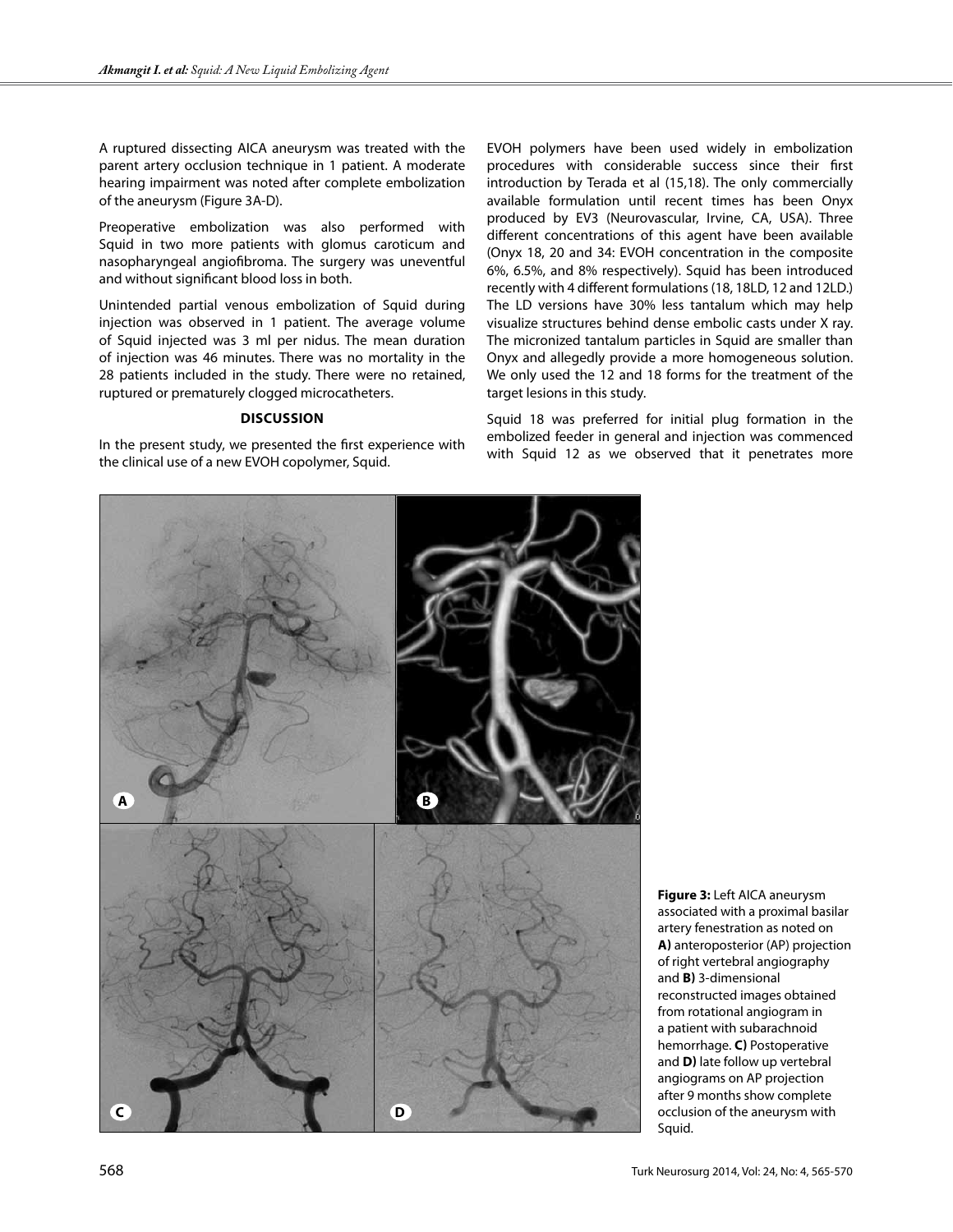efficiently through the embolic cast than Squid 18. In our experience, Squid 18 behavior was very similar to Onyx 18.

Complete and easy removal of the microcatheter without separation from the detachment zone was not uncommon in the present series though the number of such cases was not recorded. We did not have any stuck microcatheters after embolization. A stuck or retained microcatheter used to be a problem before the introduction of detachable tip microcatheters. Nevertheless, retained catheters are still a potential problem that may have been underreported despite the use of detachable tip microcatheters.

Premature obliteration of the microcatheter lumen, stranding at the tip of the microcatheter during withdrawal (5), and catheter entrapment despite the use of detachable tip catheters (1, 9,18) are potential adverse events observed during EVOH embolizations. We did not encounter such problems in this preliminary series.

Hemorrhage during or soon after embolization is an unintended and feared complication and might be experienced in up to 17% of the cases despite all precautions (7,10-12,17) and prompt surgical intervention may be needed if bleeding does not cease. In the present series, the rate of intracranial hemorrhage during AVM treatment was reported to be 12.5% and the symptomatic hemorrhage rate was 6.25%. AVM obliteration was complete in 6 of the 16 cases (37.5%). These findings are in accordance with the results of the current Onyx series reported in the literature (18). Similarly, our total obliteration rate for dural AVFs and spinal AVFs in the absence of any permanent deficit were also satisfactory.

Distal AICA aneurysms are rare (4). Patients usually present with lower cranial nerve palsies (14). Trauma may play role in the pathogenesis of AICA aneurysms and clipping is not feasible due to the dissecting nature of these aneurysms (6, 8). Thus, parent artery occlusion is also an optional treatment for these lesions. To our knowledge, this is the first AICA aneurysm treated with a liquid embolizing agent.

Embolization is useful in hypervascular tumoral lesions to decrease the operative life-threatening bleeding risk and operation time (16). PVA, n-BCA and Onyx have been frequently used agents for tumor embolization. Angiofibroma and glomus tumors are among the most commonly embolized tumors due to their vascular nature (3). Squid was successfully used for embolization of two tumoral lesions and near complete embolization was achieved without any complication.

#### **Conclusion**

We presented the first experience with Squid in the treatment of AVMs, AVFs, aneurysms and tumors. We conclude that Squid is as safe and effective as its predecessor. In our experience the lower viscosity formulation (Squid 12) enabled better penetration as compared to Squid 18 or Onyx formulations.

## **References**

- 1. Arat A, Cil BE, Vargel I, Turkbey B, Canyigit M, Peynircioglu B, Arat YO: Embolization of high-flow craniofacial vascular malformations with onyx. AJNR Am J Neuroradiol 28(7): 1409-1414, 2007
- 2. Deruty R, Pelissou-Guyotat I, Mottolese C, Bascoulergue Y, Amat D: The combined management of cerebral arteriovenous malformations. Experience with 100 cases and review of the literature. Acta Neurochir 123(3-4):101-112, 1993
- 3. Elhammady MS, Wolfe SQ, Ashour R, Farhat H, Moftakhar R, Lieber BB, Aziz-Sultan MA: Safety and efficacy of vascular tumor embolization using Onyx: Is angiographic devascularization sufficient? J Neurosurg 112(5):1039-1045, 2010
- 4. Gonzales LF, Alexander MJ, McDougall CG, Spetzler RF: Anteriorinferior cerebellar artery aneurysms surgical approaches and outcomes a review of 34 cases. Neurosurgery 55:1025-1035, 2004
- 5. Gore P, Theodore N, Brasiliense L, Kim LJ, Garrett M, Nakaji P, Gonzalez LF, McDougall CG, Albuquerque FC: The utility of onyx for preoperative embolization of cranial and spinal tumors. Neurosurgery 62(6):1204-1212, 2008
- 6. Isokangas JM, Siniluoto T, Tikkakoski T, Kumpulainen T: Endovascular treatment of peripheral aneurysms of the posterior inferior cerebellar artery. AJNR Am J Neuroradiol 29:1783-1788, 2008
- 7. Jahan R, Murayama Y, Gobin YP, Duckwiler GR, Vinters HV, Visual F: Embolization of arteriovenous malformations with Onyx: Clinicopathological experience in 23 patients. Neurosurgery 48:984-995, 2001
- 8. Lim SM, Choi IS, Hum BA, David CA: Dissecting aneurysms of the distal segment of the posterior inferior cerebellar arteries: Clinical presentation and management. AJNR Am J Neuroradiol 31:1118-1122, 2010
- 9. Natarajan SK1, Ghodke B, Britz GW, Born DE, Sekhar LN: Multimodality treatment of brain arteriovenous malformations with microsurgery after embolization with onyx: Singlecenter experience and technical nuances. Neurosurgery 62(6):1213-1226, 2008
- 10. Panagiotopoulos V, Gizewskia E, Asgaria S, Regela J, Forstinga M, Wankea I: Embolization of intracranial arteriovenous malformations with ethyl- ene-vinyl alcohol copolymer (Onyx). AJNR Am J Neuroradiol 30:99-106, 2008
- 11. Perez-Higueras A, Rossi Lopez R, Quinones Taria D: Endovascular treatment of cerebral AVM: Our experience with Onyx. Interventional Neuroradiology 11:141-157, 2005
- 12. Pierot L, Januel C, Herbreteau D, Barreau X, Drouineau J, Berge J, Sourour N, Cognard C: Endovascular treatment of brain arteriovenous malformation using Onyx: Preliminary results of a prospective multicenter study. Interventional Neuroradiology 11:159-164, 2005
- 13. Pierot L, Kadziolka K, Litré F, Rousseaux P: Combined treatment of brain AVMs with use of Onyx embolization followed by radiosurgery. AJNR Am J Neuroradiol 34(7):1395-1400, 2013